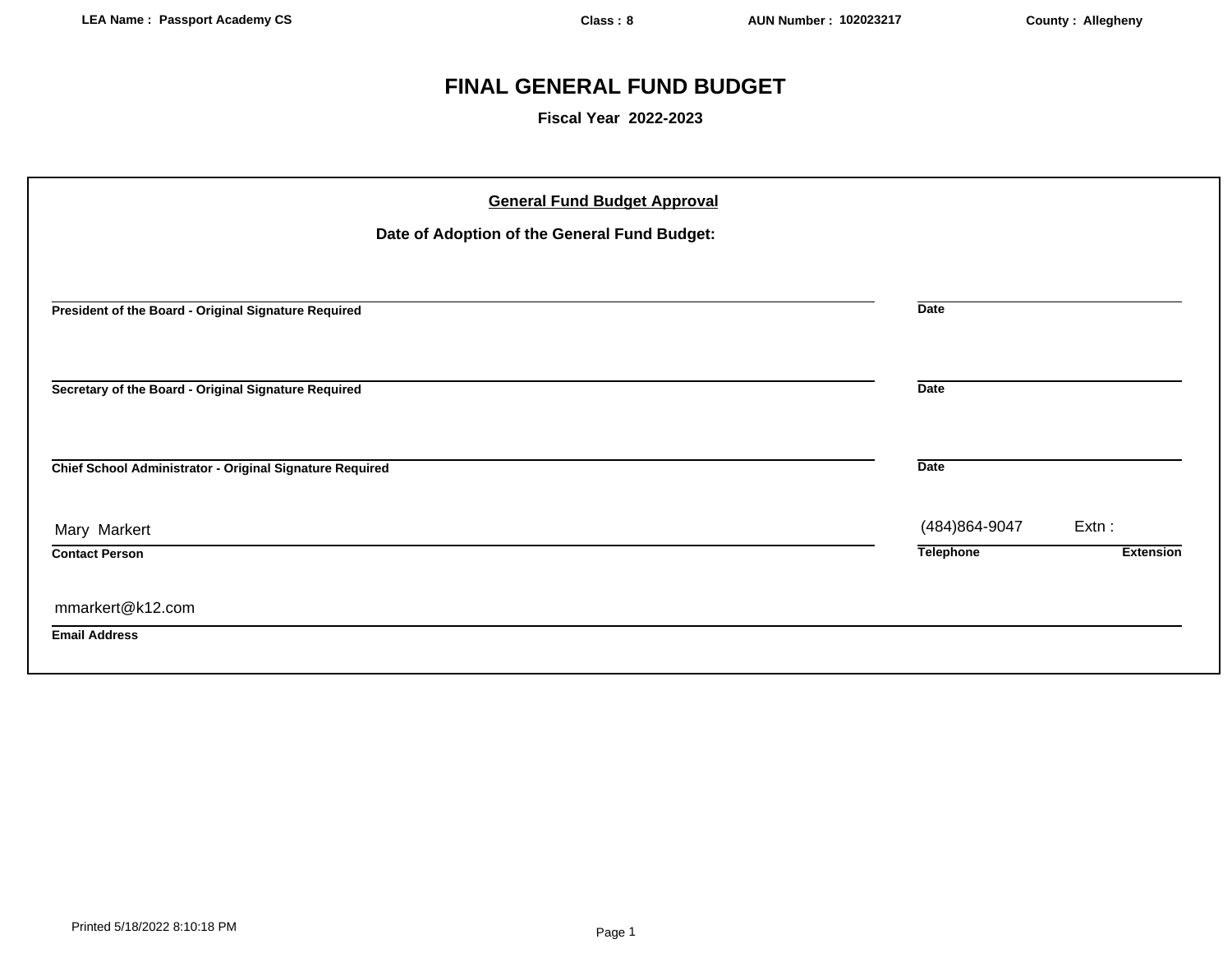# **2022-2023 Final General Fund Budget Validations**

# **LEA : 102023217 Passport Academy CS**

Printed 5/18/2022 8:10:19 PM

| <b>Val Number</b> | <b>Description</b>                                                                                                                                             | <b>Justification</b>                                                                                                                                                                               |
|-------------------|----------------------------------------------------------------------------------------------------------------------------------------------------------------|----------------------------------------------------------------------------------------------------------------------------------------------------------------------------------------------------|
| 1010              | Budget Approval Date is required before submission on Contact Screen and<br>cannot be a future date.                                                           |                                                                                                                                                                                                    |
| 8030              | Schedule of Indebtedness: Total Estimate must be greater than 0.                                                                                               | Passport Academy Charter School does not<br>carry any debt.                                                                                                                                        |
| 8040              | Schedule of Indebtedness: Total Projection must be greater than 0.                                                                                             | Passport Academy Charter School does not<br>carry any debt.                                                                                                                                        |
| 8080              | Ending Fund Balance Entry and Budgetary Reserve: If 0850 Estimated Ending<br>Unassigned Fund Balance is not equal to 0, a justification must be entered below. | The ending unassigned fund balance includes a<br>set aside requirement of our current lease of<br>approx. \$158k and provides the working capital<br>needed to support the school during the year. |
| 8220              | Schedule of Indebtedness: Entries in General Fund (10) amount is required                                                                                      | Passport Academy Charter School does not<br>carry any debt.                                                                                                                                        |

**Page - 1 of 1**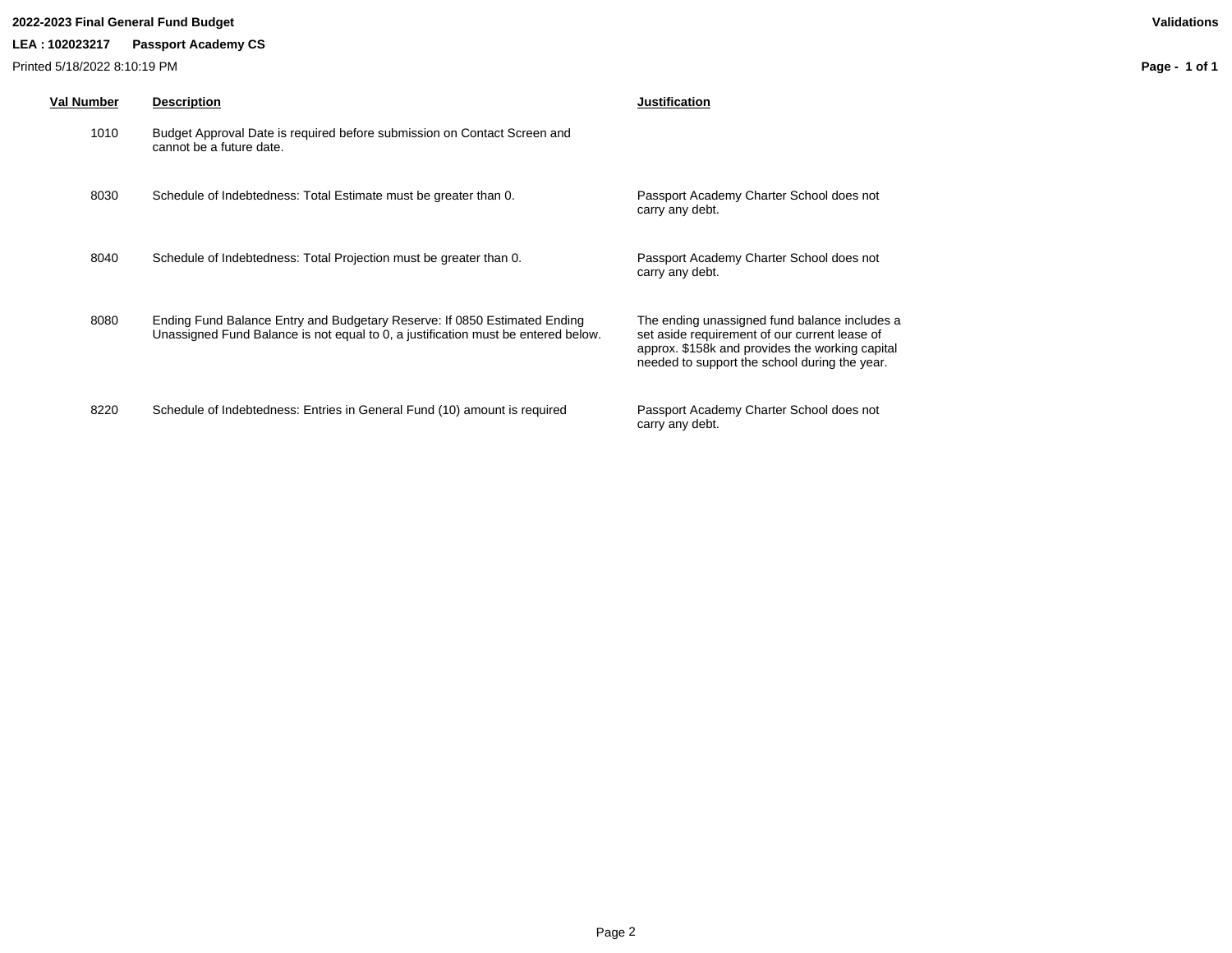**ITEM AMOUNTS Estimated Beginning Unreserved Fund Balance Available for Appropriation and Reserves Scheduled For Liquidation During The Fiscal Year** 0810 Nonspendable Fund Balance 0820 Restricted Fund Balance 0830 Committed Fund Balance 0840 Assigned Fund Balance 0850 Unassigned Fund Balance 1,305,560 Unassigned Fund Balance **Total Estimated Beginning Unreserved Fund Balance Available for Appropriation and Reserves Scheduled For Liquidation During The Fiscal Year \$1,305,560 Estimated Revenues And Other Financing Sources** 6000 Revenue from Local Sources 3,018,917 7000 Revenue from State Sources 8000 Revenue from Federal Sources 546,732 9000 Other Financing Sources **Total Estimated Revenues And Other Financing Sources \$3,565,649 Total Estimated Fund Balance, Revenues, and Other Financing Sources Available for Appropriation \$4,871,209 \$4,871,209 2022-2023 Final General Fund Budget Estimated Revenues and Other Financing Sources: Budget Summary Page - 1 of 1 LEA : 102023217 Passport Academy CS** Printed 5/18/2022 8:10:20 PM

Page 3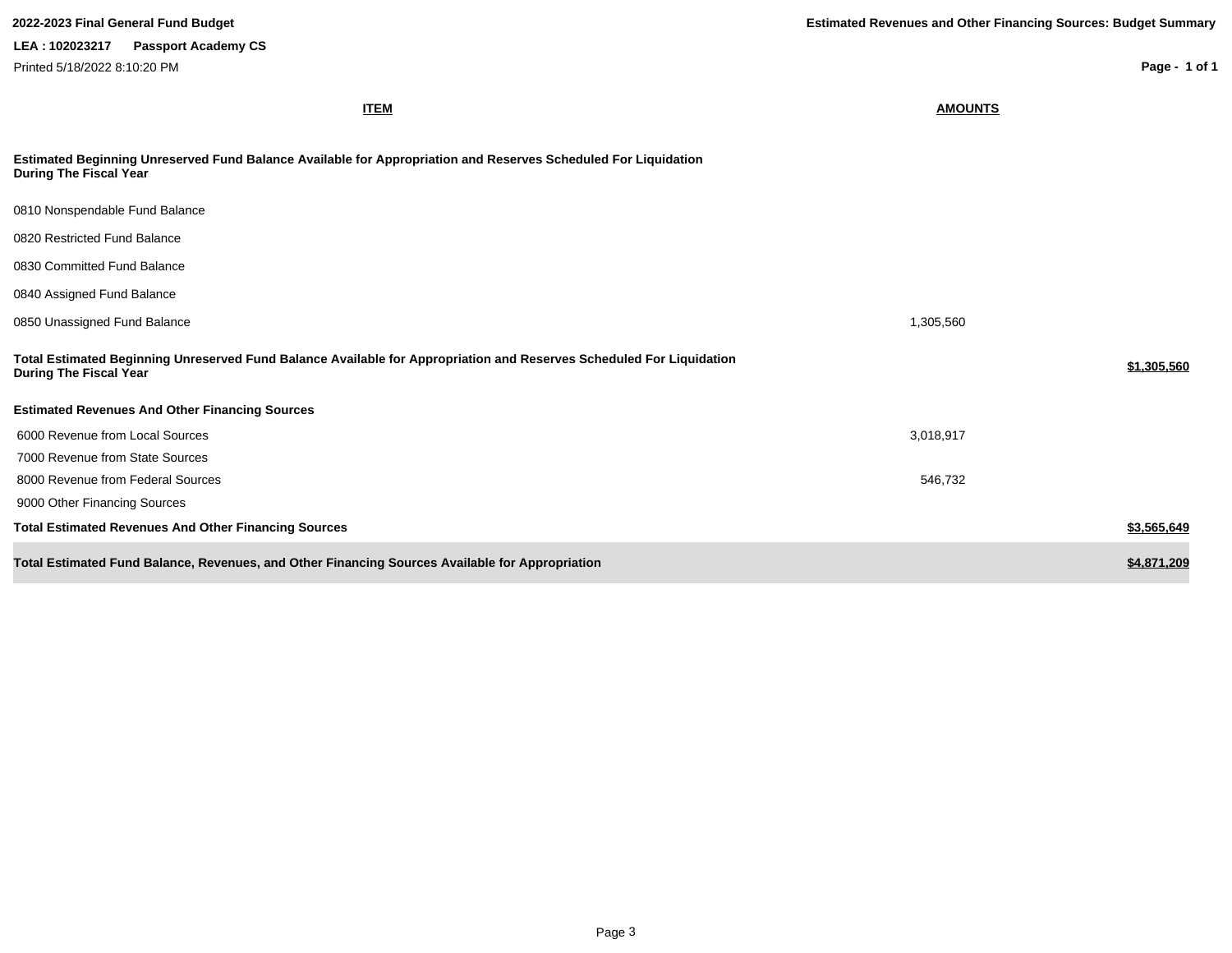### **2022-2023 Final General Fund Budget**

# **LEA : 102023217 Passport Academy CS**

Printed 5/18/2022 8:10:21 PM

| <b>Estimated Revenues and Other Financing Sources: Detail</b> |  |
|---------------------------------------------------------------|--|
|---------------------------------------------------------------|--|

**Page - 1 of 1**

| <b>REVENUE FROM LOCAL SOURCES</b>                                                                       |             |
|---------------------------------------------------------------------------------------------------------|-------------|
| 6800 Revenues from Intermediary Sources / Pass-Through Funds                                            | 50,000      |
| 6920 Contributions and Donations from Private Sources                                                   | 100,000     |
| 6940 Tuition from Patrons                                                                               | 2,868,917   |
| <b>REVENUE FROM LOCAL SOURCES</b>                                                                       | \$3,018,917 |
| <b>REVENUE FROM FEDERAL SOURCES</b>                                                                     |             |
| 8512 IDEA, Part B                                                                                       | 43,235      |
| 8514 NCLB, Title I - Improving the Academic Achievement of the<br>Disadvantaged                         | 140,629     |
| 8515 NCLB, Title II - Preparing, Training and Recruiting High Quality<br><b>Teachers and Principals</b> | 5,226       |
| 8517 NCLB, Title IV - 21St Century Schools                                                              | 29,546      |
| 8743 ESSER II - Elementary and Secondary School Emergency Relief Fund                                   | 83,846      |
| 8744 ARP ESSER - Elementary and Secondary School Emergency Relief<br>Fund                               | 219,997     |
| 8751 ARP ESSER Learning Loss                                                                            | 24,253      |
| <b>REVENUE FROM FEDERAL SOURCES</b>                                                                     | \$546,732   |
| TOTAL ESTIMATED REVENUES AND OTHER SOURCES                                                              | 3,565,649   |

**Amount**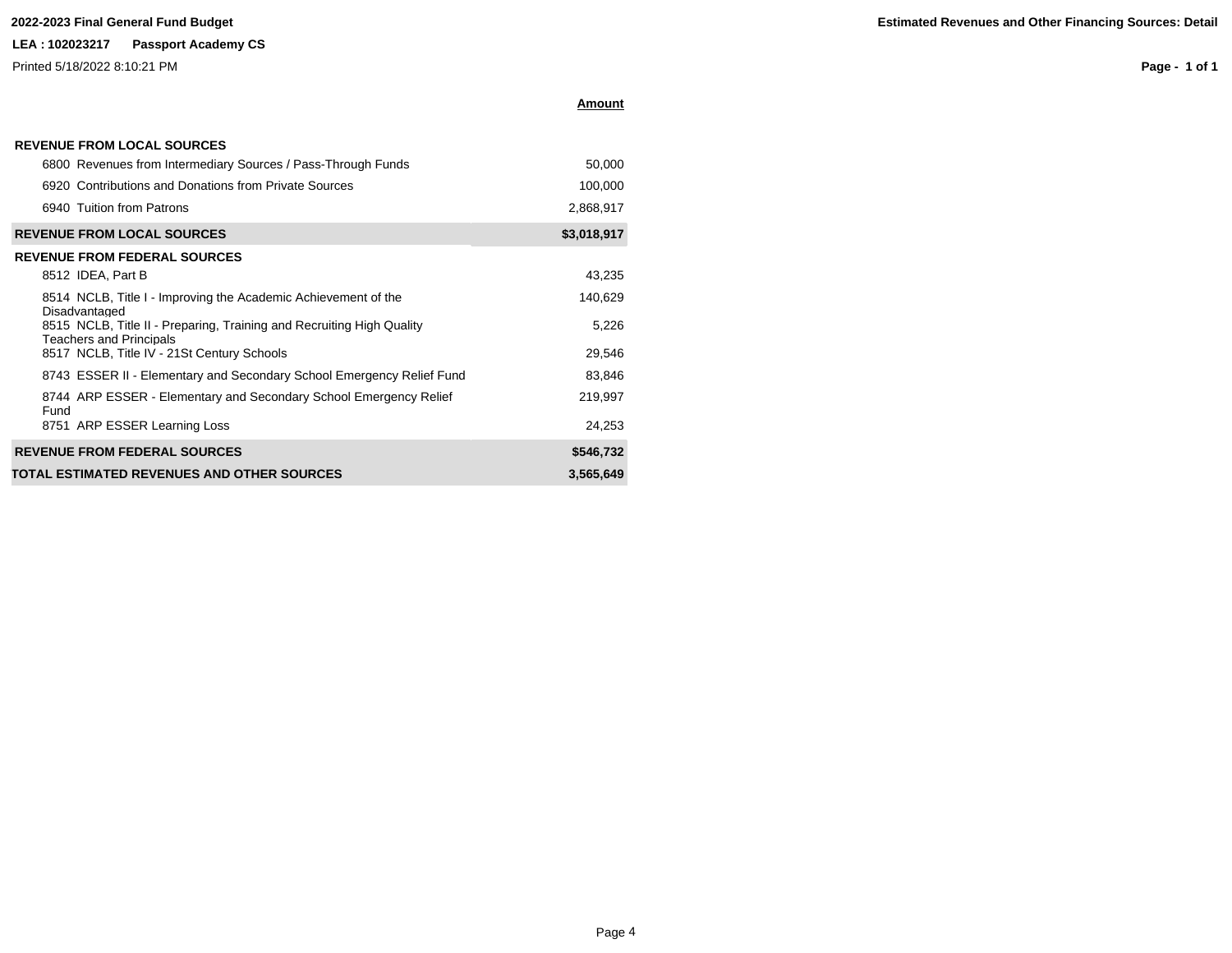| LEA: 102023217 Passport Academy CS                           |               |
|--------------------------------------------------------------|---------------|
| Printed 5/18/2022 8:10:22 PM                                 | Page - 1 of 1 |
| <b>Description</b>                                           | <b>Amount</b> |
| 1000 Instruction                                             |               |
| 1100 Regular Programs - Elementary / Secondary               | 1,080,160     |
| 1200 Special Programs - Elementary / Secondary               | 336,460       |
| <b>Total Instruction</b>                                     | \$1,416,620   |
| 2000 Support Services                                        |               |
| 2100 Support Services - Students                             | 285,980       |
| 2200 Support Services - Instructional Staff                  | 135,950       |
| 2300 Support Services - Administration                       | 285,550       |
| 2400 Support Services - Pupil Health                         | 103,680       |
| 2500 Support Services - Business                             | 182,216       |
| 2600 Operation and Maintenance of Plant Services             | 616,517       |
| 2800 Support Services - Central                              | 412,371       |
| <b>Total Support Services</b>                                | \$2,022,264   |
| 3000 Operation of Non-Instructional Services                 |               |
| 3200 Student Activities                                      | 20,650        |
| <b>Total Operation of Non-Instructional Services</b>         | \$20,650      |
| <b>Total Estimated Expenditures and Other Financing Uses</b> | \$3,459,534   |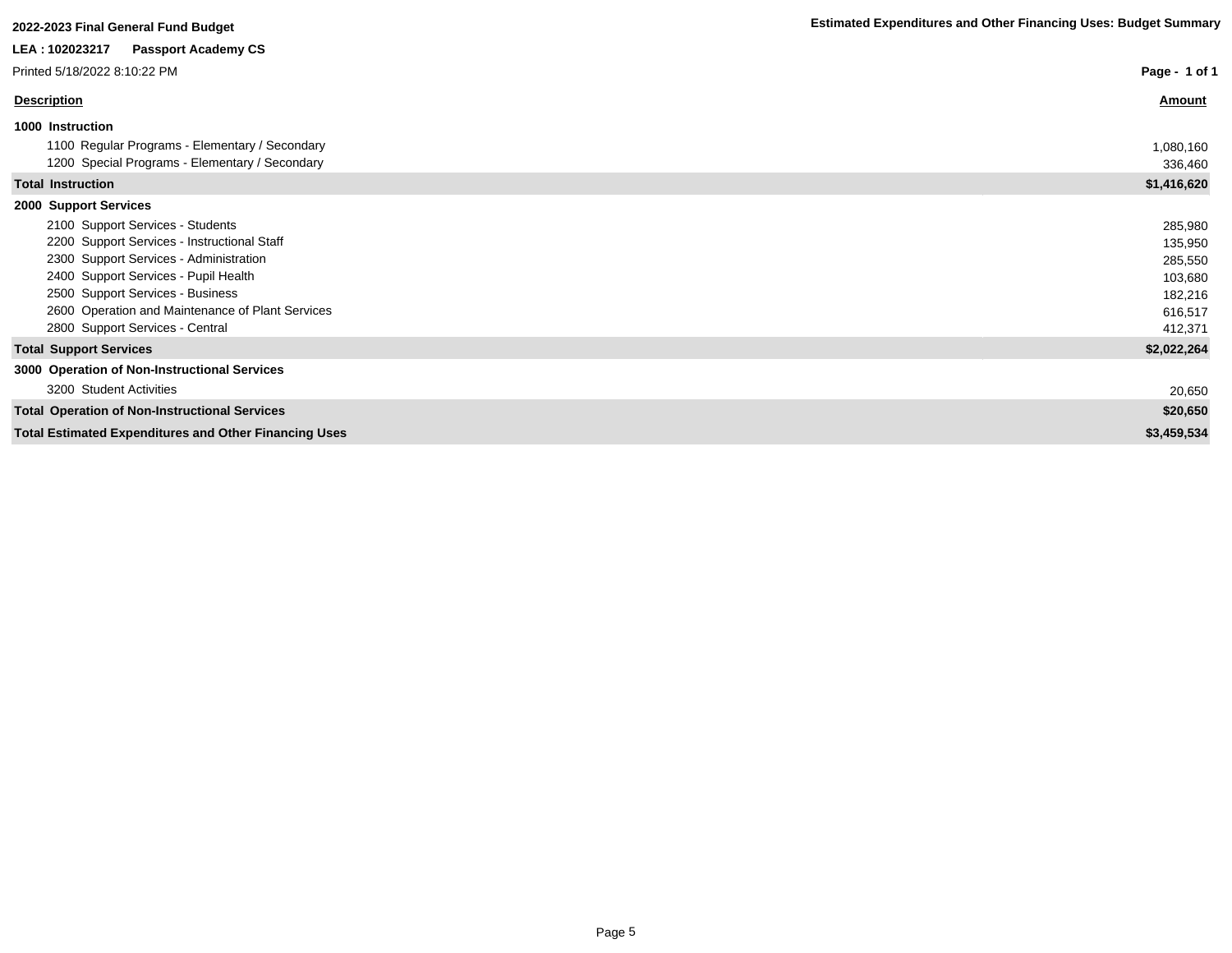| LEA : 102023217<br><b>Passport Academy CS</b>                                                   |                  |
|-------------------------------------------------------------------------------------------------|------------------|
| Printed 5/18/2022 8:10:23 PM                                                                    | Page - 1 of 2    |
| <b>Description</b>                                                                              | <u>Amount</u>    |
| 1000 Instruction                                                                                |                  |
| 1100 Regular Programs - Elementary / Secondary                                                  |                  |
| 100 Personnel Services - Salaries                                                               | 385,362          |
| 200 Personnel Services - Employee Benefits<br>300 Purchased Professional and Technical Services | 231,866          |
| 500 Other Purchased Services                                                                    | 54,433<br>1,242  |
| 600 Supplies                                                                                    | 405,075          |
| 700 Property                                                                                    | 2,182            |
| <b>Total Regular Programs - Elementary / Secondary</b>                                          | \$1,080,160      |
| 1200 Special Programs - Elementary / Secondary                                                  |                  |
| 100 Personnel Services - Salaries                                                               | 198,636          |
| 200 Personnel Services - Employee Benefits                                                      | 124,207          |
| 300 Purchased Professional and Technical Services                                               | 2,541            |
| 500 Other Purchased Services<br>600 Supplies                                                    | 621              |
| 700 Property                                                                                    | 9,364<br>1,091   |
| <b>Total Special Programs - Elementary / Secondary</b>                                          | \$336,460        |
| <b>Total Instruction</b>                                                                        | \$1,416,620      |
| 2000 Support Services                                                                           |                  |
| 2100 Support Services - Students                                                                |                  |
| 100 Personnel Services - Salaries                                                               | 138,358          |
| 200 Personnel Services - Employee Benefits                                                      | 81,996           |
| 300 Purchased Professional and Technical Services                                               | 1,694            |
| 500 Other Purchased Services                                                                    | 56,962           |
| 600 Supplies                                                                                    | 6,243            |
| 700 Property                                                                                    | 727              |
| <b>Total Support Services - Students</b>                                                        | \$285,980        |
| 2200 Support Services - Instructional Staff                                                     |                  |
| 300 Purchased Professional and Technical Services                                               | 135,950          |
| <b>Total Support Services - Instructional Staff</b>                                             | \$135,950        |
| 2300 Support Services - Administration                                                          |                  |
| 100 Personnel Services - Salaries<br>200 Personnel Services - Employee Benefits                 | 121,900          |
| 300 Purchased Professional and Technical Services                                               | 65,050<br>75,000 |
| 500 Other Purchased Services                                                                    | 20,000           |
| 600 Supplies                                                                                    | 3,500            |
| 700 Property                                                                                    | 100              |
| <b>Total Support Services - Administration</b>                                                  | \$285,550        |
| 2400 Support Services - Pupil Health                                                            |                  |
| 100 Personnel Services - Salaries                                                               | 67,604           |
| 200 Personnel Services - Employee Benefits                                                      | 36,076           |
| <b>Total Support Services - Pupil Health</b>                                                    | \$103,680        |
|                                                                                                 |                  |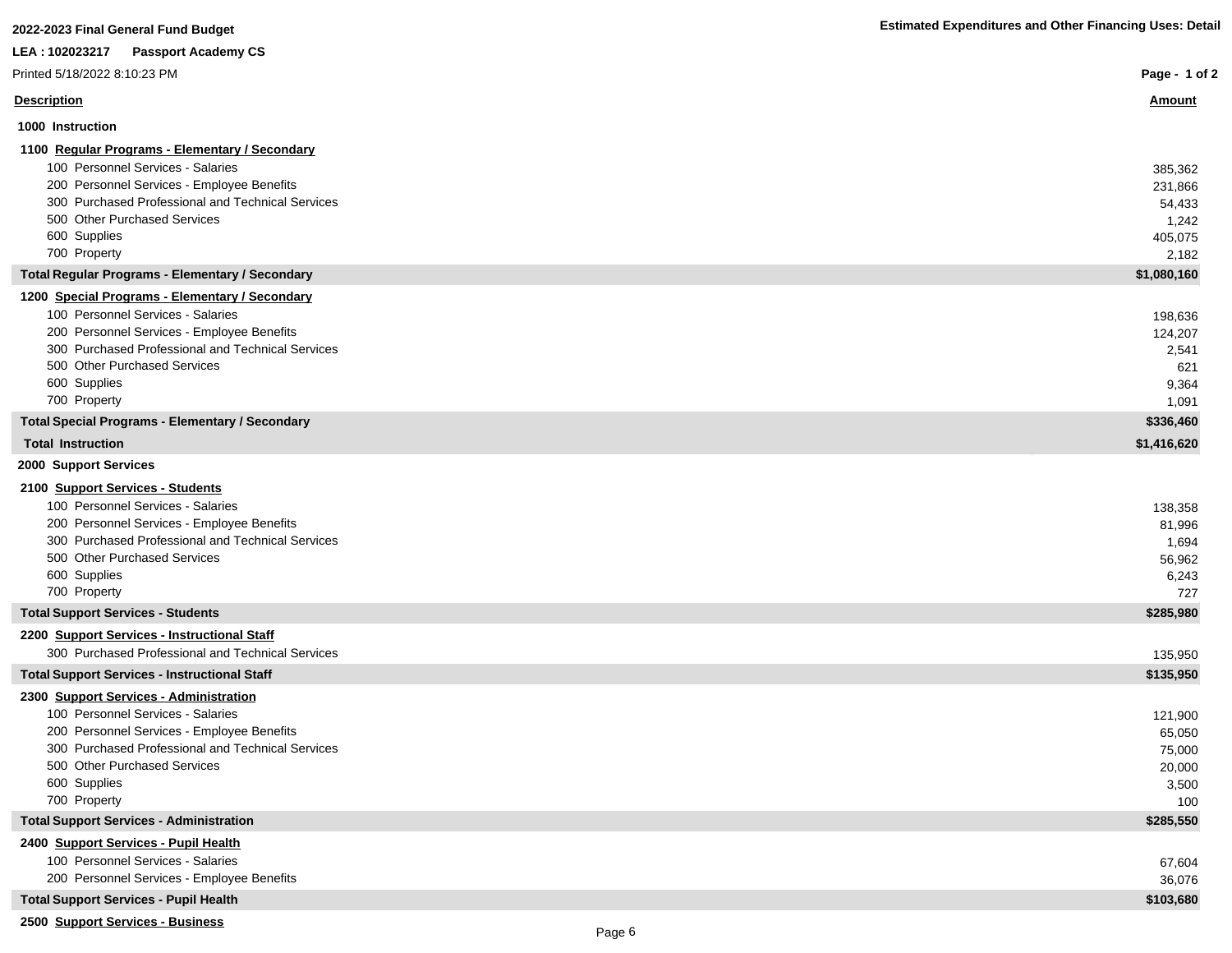| 2022-2023 Final General Fund Budget                                                                                                                                     | <b>Estimated Expenditures and Other Financing Uses: Detail</b> |
|-------------------------------------------------------------------------------------------------------------------------------------------------------------------------|----------------------------------------------------------------|
| LEA : 102023217<br><b>Passport Academy CS</b>                                                                                                                           |                                                                |
| Printed 5/18/2022 8:10:23 PM                                                                                                                                            | Page - $2$ of 2                                                |
| <b>Description</b>                                                                                                                                                      | Amount                                                         |
| 300 Purchased Professional and Technical Services<br>500 Other Purchased Services                                                                                       | 152,216<br>30,000                                              |
| <b>Total Support Services - Business</b>                                                                                                                                | \$182,216                                                      |
| 2600 Operation and Maintenance of Plant Services<br>400 Purchased Property Services<br>500 Other Purchased Services<br>700 Property                                     | 567,317<br>12,500<br>36,700                                    |
| <b>Total Operation and Maintenance of Plant Services</b>                                                                                                                | \$616,517                                                      |
| 2800 Support Services - Central<br>100 Personnel Services - Salaries<br>200 Personnel Services - Employee Benefits<br>300 Purchased Professional and Technical Services | 28,325<br>15,115<br>368,931                                    |
| <b>Total Support Services - Central</b>                                                                                                                                 | \$412,371                                                      |
| <b>Total Support Services</b>                                                                                                                                           | \$2,022,264                                                    |
| 3000 Operation of Non-Instructional Services                                                                                                                            |                                                                |
| <b>3200 Student Activities</b><br>500 Other Purchased Services                                                                                                          | 20,650                                                         |
| <b>Total Student Activities</b>                                                                                                                                         | \$20,650                                                       |
| <b>Total Operation of Non-Instructional Services</b>                                                                                                                    | \$20,650                                                       |
| <b>TOTAL EXPENDITURES</b>                                                                                                                                               | \$3,459,534                                                    |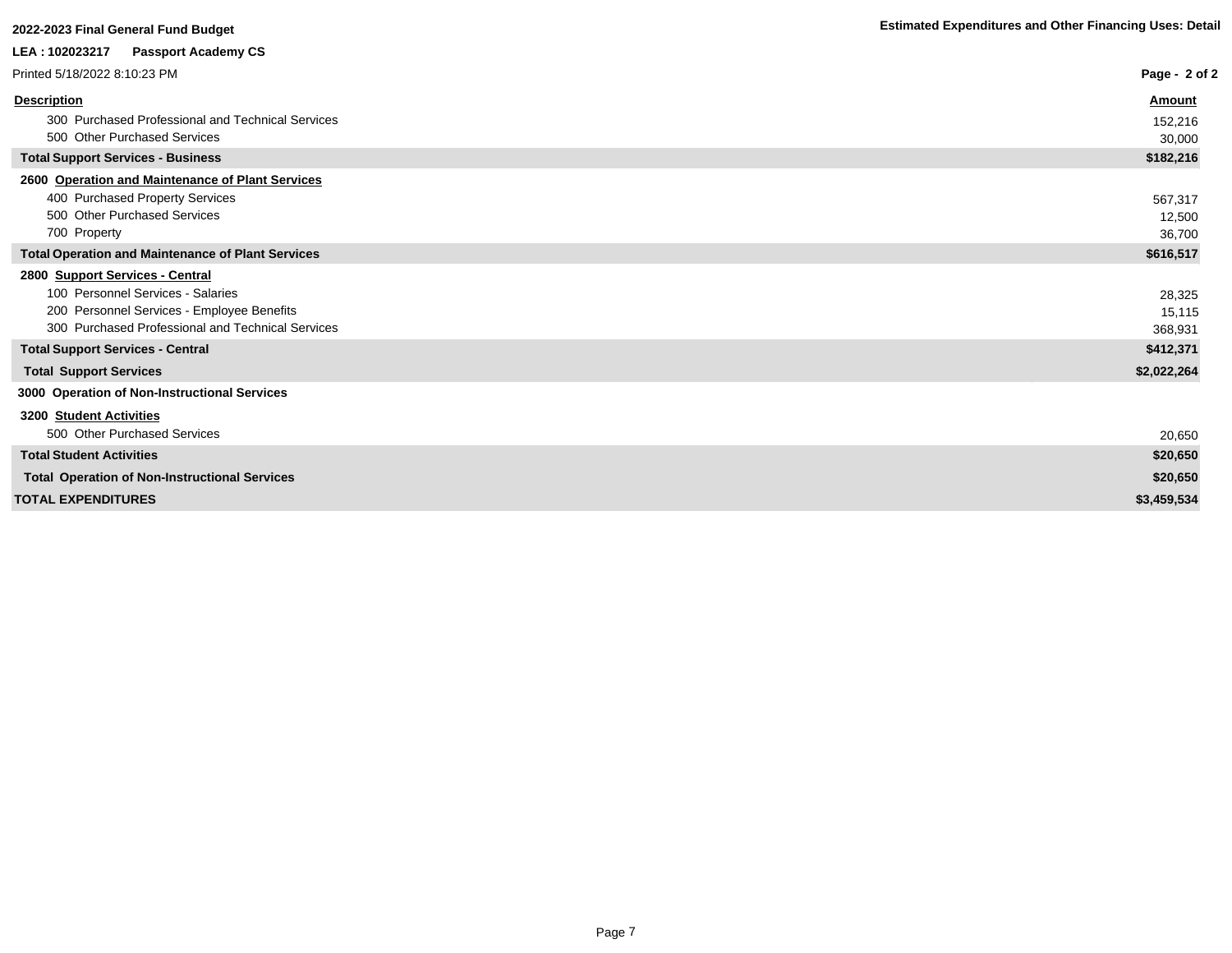| 2022-2023 Final General Fund Budget                          | <b>Schedule Of Cash And Investments (CAIN)</b> |                       |
|--------------------------------------------------------------|------------------------------------------------|-----------------------|
| LEA: 102023217<br><b>Passport Academy CS</b>                 |                                                |                       |
| Printed 5/18/2022 8:10:24 PM                                 |                                                | Page - 1 of 1         |
| <b>Cash and Short-Term Investments</b>                       | 06/30/2022 Estimate                            | 06/30/2023 Projection |
| <b>General Fund</b>                                          | 1,195,145                                      | 955,323               |
| Public Purpose (Expendable) Trust Fund                       |                                                |                       |
| Other Comptroller-Approved Special Revenue Funds             |                                                |                       |
| Athletic / School-Sponsored Extra Curricular Activities Fund |                                                |                       |
| Other Capital Projects Fund                                  |                                                |                       |
| Debt Service Fund                                            |                                                |                       |
| Food Service / Cafeteria Operations Fund                     |                                                |                       |
| Child Care Operations Fund                                   |                                                |                       |
| Other Enterprise Funds                                       |                                                |                       |
| Internal Service Fund                                        |                                                |                       |
| Private Purpose Trust Fund                                   |                                                |                       |
| <b>Investment Trust Fund</b>                                 |                                                |                       |
| <b>Pension Trust Fund</b>                                    |                                                |                       |
| <b>Activity Fund</b>                                         |                                                |                       |
| Other Agency Fund                                            |                                                |                       |
| <b>Permanent Fund</b>                                        |                                                |                       |
| <b>Total Cash and Short-Term Investments</b>                 | \$1,195,145                                    | \$955,323             |
| <b>Long-Term Investments</b>                                 | 06/30/2022 Estimate                            | 06/30/2023 Projection |
| <b>General Fund</b>                                          |                                                |                       |
| Public Purpose (Expendable) Trust Fund                       |                                                |                       |
| Other Comptroller-Approved Special Revenue Funds             |                                                |                       |
| Athletic / School-Sponsored Extra Curricular Activities Fund |                                                |                       |
| Other Capital Projects Fund                                  |                                                |                       |
| Debt Service Fund                                            |                                                |                       |
| Food Service / Cafeteria Operations Fund                     |                                                |                       |
| Child Care Operations Fund                                   |                                                |                       |
| Other Enterprise Funds                                       |                                                |                       |
| Internal Service Fund                                        |                                                |                       |
| Private Purpose Trust Fund                                   |                                                |                       |

| <b>TOTAL CASH AND INVESTMENTS</b> | \$1.195.145 | \$955.323 |
|-----------------------------------|-------------|-----------|

Investment Trust Fund Pension Trust Fund Activity Fund Other Agency Fund Permanent Fund **Total Long-Term Investments** **1 of 1**